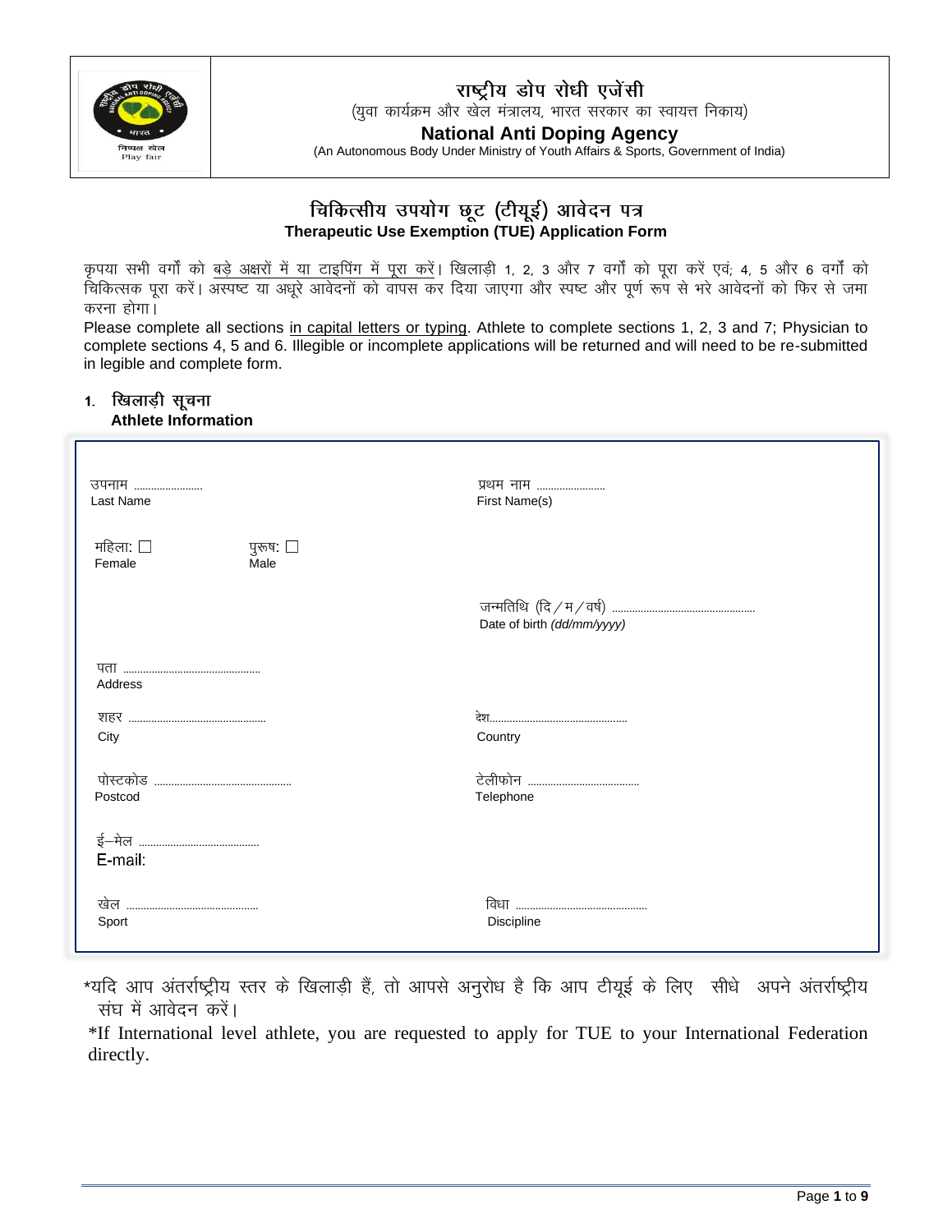

## **(युवा कार्यक्रम और खेल संत्रालय, भारत सरकार का स्वायत्त निकाय)**<br>(युवा कार्यक्रम और खेल मंत्रालय, भारत सरकार का स्वायत्त निकाय) **National Anti Doping Agency**

(An Autonomous Body Under Ministry of Youth Affairs & Sports, Government of India)

## **Previous Applications**

| आपने इन्हीं शर्तों के अनुसार किसी डोपिंग रोधी संगठन/अंतर्राष्ट्रीय संघ को कोई पिछला टीयूई आवेदन पत्र जमा किया है?<br>Have you submitted any previous TUE application(s) to any Anti-Doping Organization for the same condition?                                                                                                                                                                                                                                                                  |                            |              |  |
|--------------------------------------------------------------------------------------------------------------------------------------------------------------------------------------------------------------------------------------------------------------------------------------------------------------------------------------------------------------------------------------------------------------------------------------------------------------------------------------------------|----------------------------|--------------|--|
| ت<br>नहीं □<br>हा ।<br><b>Yes</b><br>No                                                                                                                                                                                                                                                                                                                                                                                                                                                          |                            |              |  |
| For which substance(s) or method(s)?                                                                                                                                                                                                                                                                                                                                                                                                                                                             |                            |              |  |
| To whom?                                                                                                                                                                                                                                                                                                                                                                                                                                                                                         |                            | कब?<br>When? |  |
| निर्णयः स्वीकृत $\Box$<br>Decision: Approved                                                                                                                                                                                                                                                                                                                                                                                                                                                     | अस्वीकृत ⊔<br>Not approved |              |  |
| $\leftarrow$ $\leftarrow$ $\leftarrow$ $\leftarrow$ $\leftarrow$ $\leftarrow$ $\leftarrow$ $\leftarrow$ $\leftarrow$ $\leftarrow$ $\leftarrow$ $\leftarrow$ $\leftarrow$ $\leftarrow$ $\leftarrow$ $\leftarrow$ $\leftarrow$ $\leftarrow$ $\leftarrow$ $\leftarrow$ $\leftarrow$ $\leftarrow$ $\leftarrow$ $\leftarrow$ $\leftarrow$ $\leftarrow$ $\leftarrow$ $\leftarrow$ $\leftarrow$ $\leftarrow$ $\leftarrow$ $\leftarrow$ $\leftarrow$ $\leftarrow$ $\leftarrow$ $\leftarrow$ $\leftarrow$ |                            |              |  |

### 3. पूर्वव्यापी (रेट्रोएक्टिव) आवेदन पत्र **Retroactive Applications**

| क्या यह एक पूर्वव्यापी (रेट्रोएक्टिव) आवेदन है?<br>Is this a retroactive application?                                                                                                                                                                                                                                                                                          |                                                                                                                                                                                                                                      |  |  |
|--------------------------------------------------------------------------------------------------------------------------------------------------------------------------------------------------------------------------------------------------------------------------------------------------------------------------------------------------------------------------------|--------------------------------------------------------------------------------------------------------------------------------------------------------------------------------------------------------------------------------------|--|--|
| हाँ □<br>नहीं ∏<br><b>No</b><br>Yes                                                                                                                                                                                                                                                                                                                                            |                                                                                                                                                                                                                                      |  |  |
| If yes, on what date was the treatment started?                                                                                                                                                                                                                                                                                                                                |                                                                                                                                                                                                                                      |  |  |
| क्या निम्न में से कोई अपवाद लागू है? (आईएसटीयूई का अनुच्छेद 4.1):<br>Do any of the following exceptions apply? (Article 4.1 of the ISTUE)                                                                                                                                                                                                                                      |                                                                                                                                                                                                                                      |  |  |
| $\Box$ 4.1 (a) - आपको किसी चिकित्सीय स्थिति हेतु आपातकालीन या तत्काल उपचार की आवश्यकता है।<br>You required emergency or urgent treatment of a medical condition.                                                                                                                                                                                                               |                                                                                                                                                                                                                                      |  |  |
| $\Box$ 4.1 (b) — क्या आपके सामने अपर्याप्त समय, अवसर या अन्य असाधारण परिस्थितियां थी, जो आपको परीक्षण करने से पूर्व टीयूई आवेदन—पत्र<br>जमा करने, या इसका मूल्यांकन करने से रोकती थी।<br>There was insufficient time, opportunity or other exceptional circumstances that prevented you from submitting the TUE application, or<br>having it evaluated, before getting tested. |                                                                                                                                                                                                                                      |  |  |
| थी ।                                                                                                                                                                                                                                                                                                                                                                           | $\Box$ 4.1 (c) – नाडा के डोप रोधी नियमों के अनुसार आपको टीयूई के लिए अग्रिम रूप से आवेदन पत्र जमा करने की अनुमति या आवश्यकता नहीं<br>You were not permitted or required to apply in advance for a TUE as per NADA anti-doping rules. |  |  |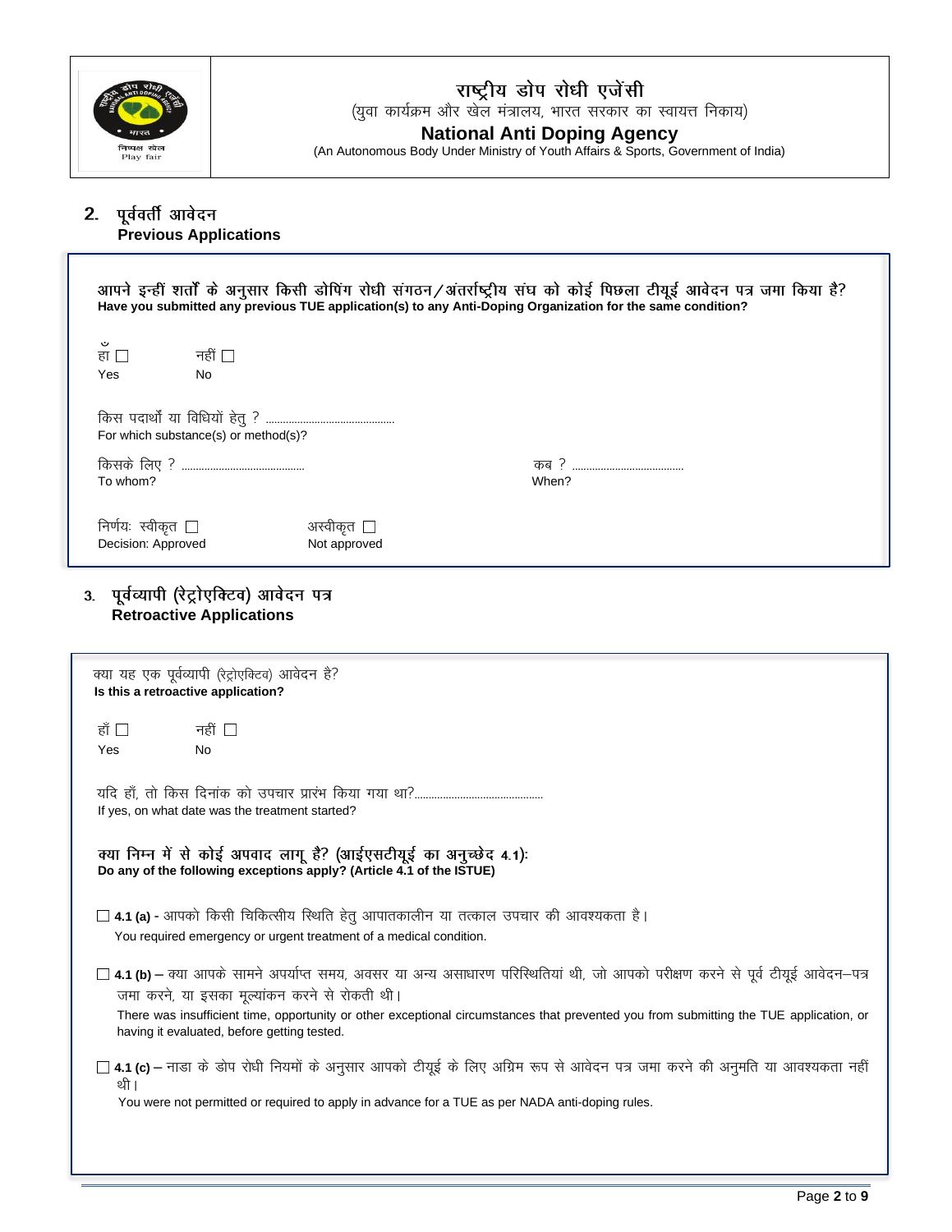

### राष्ट्रीय डोप रोधी एजेंसी

(युवा कार्यक्रम और खेल मंत्रालय, भारत सरकार का स्वायत्त निकाय)

#### **National Anti Doping Agency**

(An Autonomous Body Under Ministry of Youth Affairs & Sports, Government of India)

□ 4.1 (d) – आप एक निचले स्तर के खिलाड़ी हैं, जो अंतर्राष्ट्रीय संघ या राष्ट्रीय डोप रोधी संगठन के अधिकार क्षेत्र में नहीं आते हैं और परीक्षण किया गया।

You are a lower-level athlete who is not under the jurisdiction of an International Federation or National Anti-Doping Organization and were tested.

 $\Box$  4.1 (e) – आपका प्रतिस्पर्धा से बाहर किसी पदार्थ का उपयोग करने के बाद सकारात्मक परीक्षण हुआ जो केवल प्रतियोगिता के दौरान प्रतिबंधित था, उदाहरण के लिए, एस9 ग्लूकोकार्टिकोइड्स (प्रतिबंधित सूची देखें)

You tested positive after using a substance Out-of-Competition that was only prohibited In-Competition, e.g., S9 - glucocorticoids (See Prohibited List).

कपया स्पष्ट करें (यदि आवश्यक है) तो दस्तावेज संलग्न करें) Please explain (if necessary, attach further documents)

 $\Box$  अन्य पूर्वव्यापी आवेदन पत्र (आईएसटीयूई का अनुच्छेद 4.3) Other Retroactive Applications (ISTUE Article 4.3)

आईएसटीयुई में किसी भी अन्य प्रावधान के बावजूद असामान्य और अपवादात्मक परिस्थितियों में, खिलाडी आवेदन कर सकता है एवं उसके टीयुई हेत् पर्वव्यापी अनुमोदन प्रदान किया जा सकता है यदि, संहिता के आ"ाय को मानते हुए, पूर्वव्यापी टीयुई प्रदान नहीं करना स्पष्ट रूप से अनूचित होगा।

In rare and exceptional circumstances notwithstanding any other provision in the ISTUE, an Athlete may apply for and be granted retroactive approval for their TUE if, considering the purpose of the Code, it would be manifestly unfair not to grant a retroactive TUE.

अनुच्छेद 4.3 के तहत आवेदन हेतू, कृपया एक पूर्ण विचार समावे"ा और सभी आवश्यक सहायक प्रलेखन संलग्न करें। In order to apply under Article 4.3, please include a full reasoning and attach all necessary supporting documentation.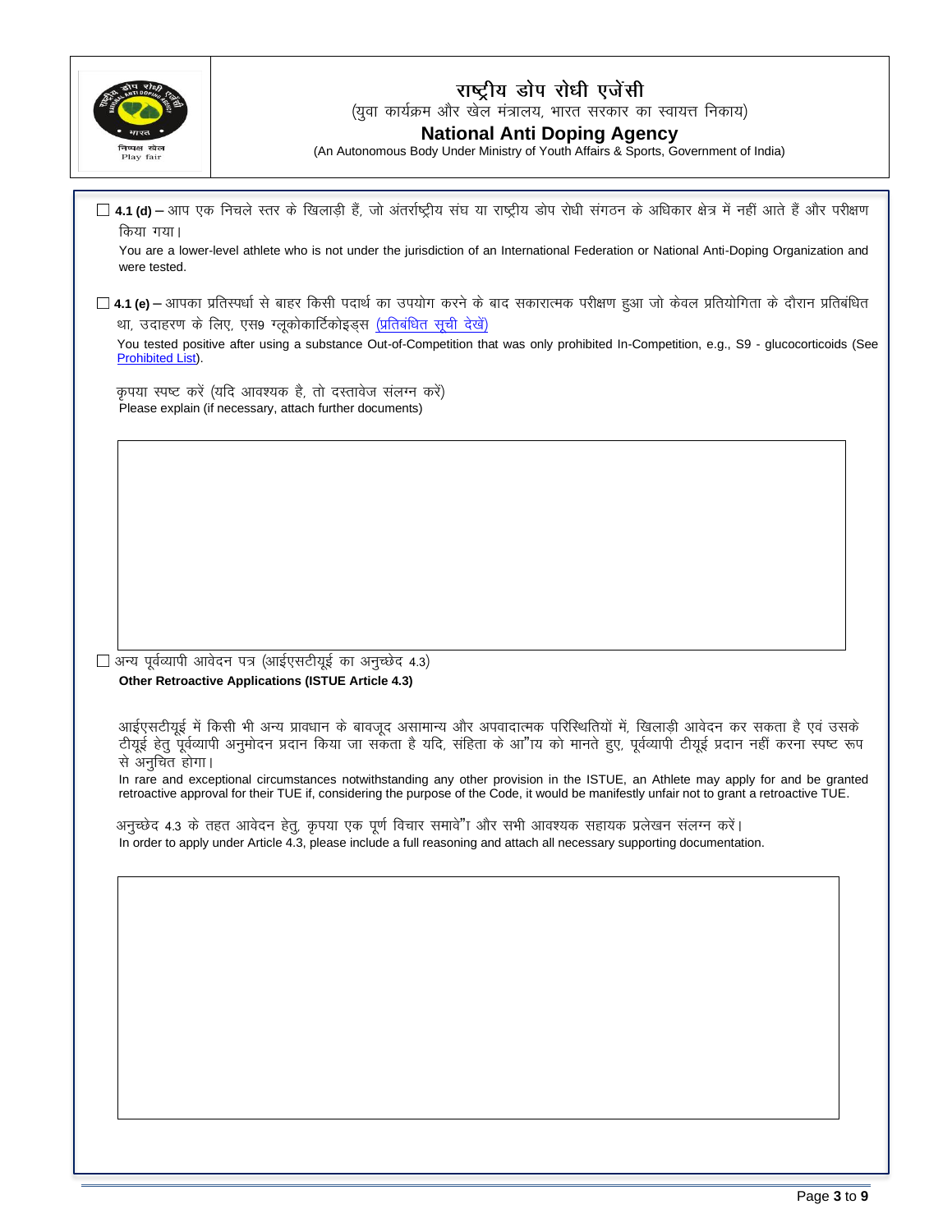

### राष्ट्रीय डोप रोधी एजेंसी (युवा कार्यक्रम और खेल मंत्रालय, भारत सरकार का स्वायत्त निकाय) **National Anti Doping Agency**

(An Autonomous Body Under Ministry of Youth Affairs & Sports, Government of India)

4, 5 और 6 वर्गों को चिकित्सक पूर्ण करें Physician to complete sections 4, 5 and 6.

4. विकित्सा सूचना (कृपया प्रासंगिक चिकित्सा प्रलेखन संलग्न करें) Medical Information (please attach relevant medical documentation)

निदान (यदि संभव है तो कृपया डब्ल्युएचओ आईसीडी 11 वर्गीकरण का प्रयोग करें) Diagnosis (Please use the latest WHO ICD classification if possible)

### 5. दवाई विवरण **Medication Details**

| प्रतिबंधित पदार्थ / विधि वर्ग नाम<br>Prohibited<br>Substance(s)/Method(s)<br>Generic name(s) | मात्रा<br>Dosage | दवा उपयोग का मार्ग<br>Route of Administration | आवृत्ति<br>Frequency | उपचार की अवधि<br><b>Duration of Treatment</b> |
|----------------------------------------------------------------------------------------------|------------------|-----------------------------------------------|----------------------|-----------------------------------------------|
| 1.                                                                                           |                  |                                               |                      |                                               |
| 2.                                                                                           |                  |                                               |                      |                                               |
| 3.                                                                                           |                  |                                               |                      |                                               |
| 4.                                                                                           |                  |                                               |                      |                                               |
| 5.                                                                                           |                  |                                               |                      |                                               |

निदान की पुष्टि करने वाले साक्ष्य इस आवेदन पत्र के साथ संलग्न होंगे तथा प्रेषित किए जाएंगे। चिकित्सा साक्ष्य में एक व्यापक चिकित्सा इतिहास और सभी संगत जांच, प्रयोग"ाला जांच तथा इमेजिंग अध्ययन के परिणाम शामिल होने चाहिए। जहां संभव हो मूल रिपोर्टों अथवा पत्रों की प्रतियां शामिल की जानी चाहिए। इस के अतिरिक्त, एक संक्षिप्त सारांश जिसमें निदान, रोगविषयक परीक्षा के प्रमुख तत्व, चिकित्सा परीक्षण और उपचार योजना सहायक होगी।

Evidence confirming the diagnosis must be attached and forwarded with this application. The medical information must include a comprehensive medical history and the results of all relevant examinations, laboratory investigations and imaging studies. Copies of the original reports or letters should be included when possible. In addition, a short summary that includes the diagnosis, key elements of the clinical exams, medical tests and the treatment plan would be helpful.

यदि चिकित्सा अवस्था के उपचार हेतु अनुज्ञप्त दवाई का प्रयोग किया जा सकता है, तो कृपया प्रतिबंधित दवा के लिए चिकित्सीय उपयोग छूट का औचित्य प्रदान करें।

If a permitted medication can be used to treat the medical condition, please provide justification for the therapeutic use exemption for the prohibited medication.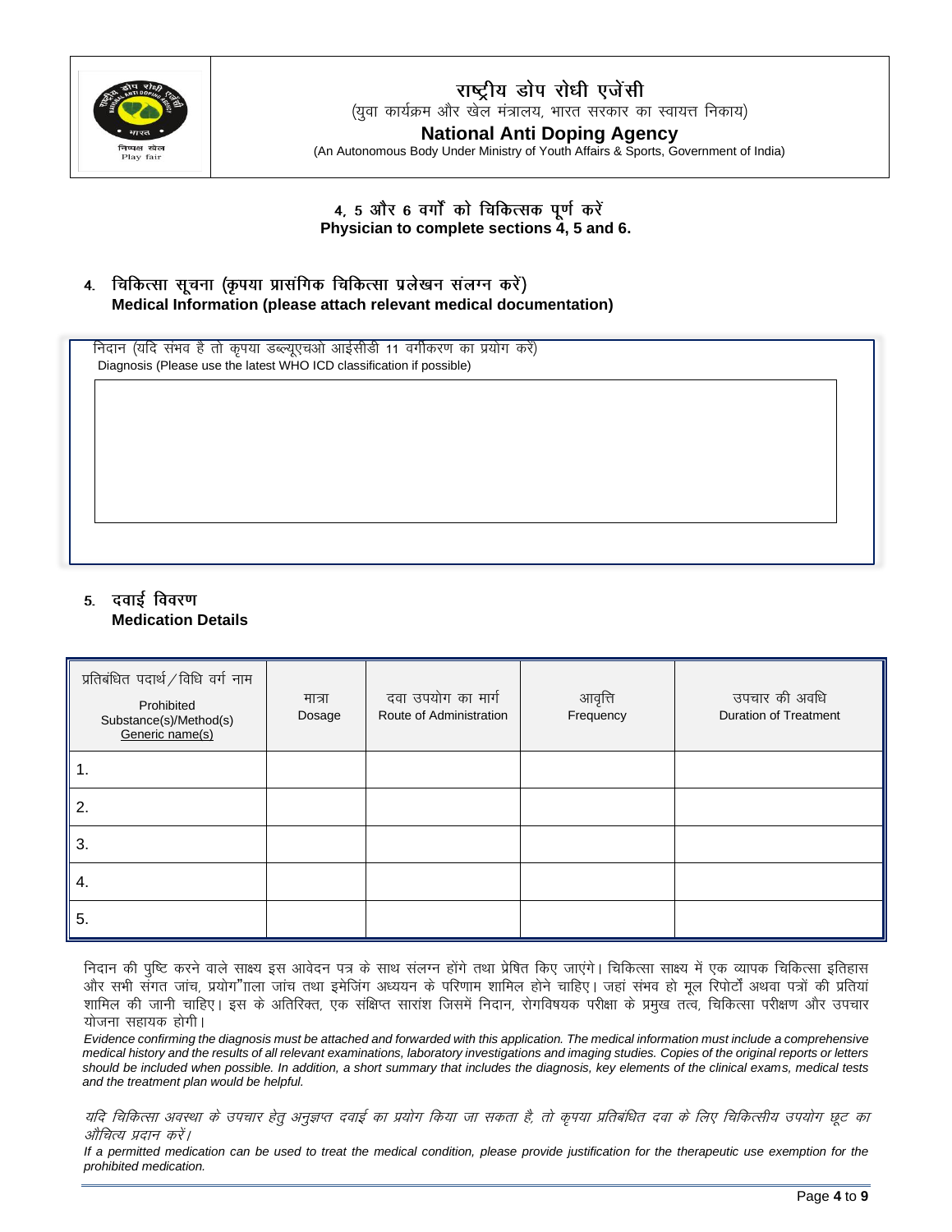

राष्ट्रीय डोप रोधी एजेंसी (युवा कार्यक्रम और खेल मंत्रालय, भारत सरकार का स्वायत्त निकाय) **National Anti Doping Agency** (An Autonomous Body Under Ministry of Youth Affairs & Sports, Government of India)

पर्ण और संपर्ण टीयई आवेदनों के उपक्रम में खिलाडियों और चिकित्सकों की सहायता हेत वाडा टीयई जांचसची की एक श्रंखला रखता है। इसे .<br>वाडा वेबसाइंट https://www.wada-ama.org पर खोज शब्द 'चेकलिस्ट' दर्ज करके अभिंगम किया जा सकता है। WADA maintains a series of TUE Checklists to assist athletes and physicians in the preparation of complete and thorough TUE applications. These can be accessed by entering the search term "Checklist" on the WADA website: https://www.wada-ama.org.

### 6. चिकित्सक विज्ञप्ति **Medical Practitioner's Declaration**

मैं प्रमाणित करता ⁄ करती हँ कि उपरोक्त 4 और 5 वर्गों में दी गई जानकारी सही है। मैं सहमत हँ एवं स्वीकार करता हँ कि इस टीयुई आवेदन के संबंध में मेरी व्यक्तिगत जानकारी का प्रयोग नाडा द्वारा मुझसे संपर्क करने, वृत्तिका मूल्यांकन को सत्यापित करने के लिए टीयूई प्रक्रिया या डोप-रोधी नियम उल्लंघन की जांच के संबंध में किया जा सकता है। मैं, आगे सहमत हूँ और स्वीकार करता हूँ कि इन उददें यों हेतू मेरी व्यक्तिगत जानकारी डोप–रोधी प्र"ाासन और प्रबंधन प्रणाली (एडम्स) पर अद्यतन की जाएगी (अधिक जानकारी के लिए एडम्स गोपनीयता नीति) देखें। I certify that the information in sections 4 and 5 above is accurate. I acknowledge and agree that my personal information may be used by NADA India to contact me regarding this TUE application, to verify the professional assessment in connection with the TUE process, or in connection with Anti-Doping Rule Violation investigations or proceedings. I further acknowledge and agree that my personal information will be uploaded to the Anti-Doping Administration and Management System (ADAMS) for these purposes (see the ADAMS Privacy Policy for more details).

| Name                                                             |              |
|------------------------------------------------------------------|--------------|
| Medical specialty                                                |              |
| License number                                                   | License body |
| Address                                                          |              |
| City                                                             | Country      |
| Postcode                                                         |              |
|                                                                  |              |
| (अंतराराष्ट्रीय कोड सहित)<br>Telephone (with International code) | Fax:         |
| E-mail:                                                          |              |
| Signature of Medical Practitioner                                | Date         |
|                                                                  |              |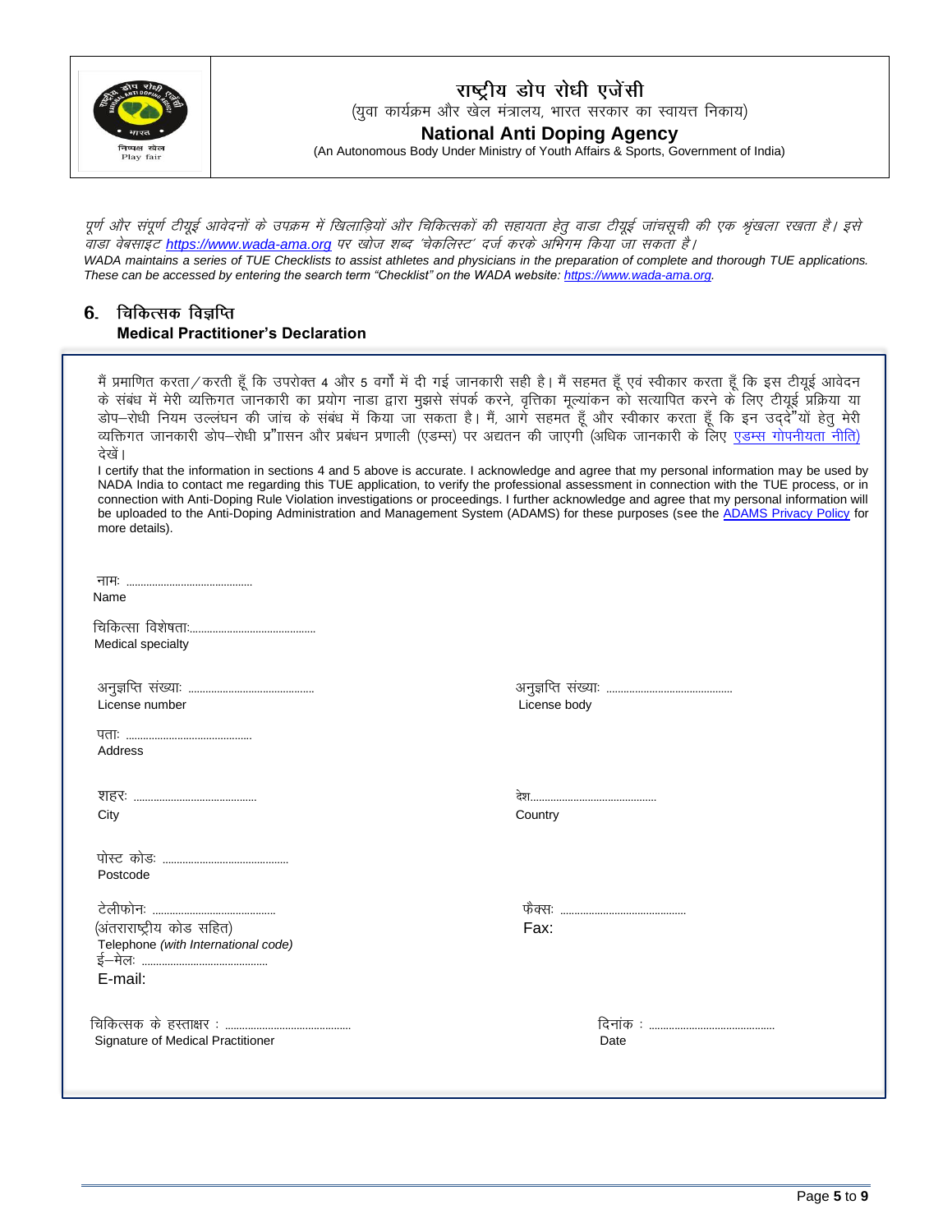

# राष्ट्रीय डोप रोधी एजेंसी<br>(युवा कार्यक्रम और खेल मंत्रालय, भारत सरकार का स्वायत्त निकाय)

National Anti Doping Agency<br>(An Autonomous Body Under Ministry of Youth Affairs & Sports, Government of India)

### 7. खिलाड़ी विज्ञप्ति **Athlete's Declaration**

| मैं अपने चिकित्सक को चिकित्सा जानकारी और रिकॉर्ड जो कि मेरे टीयूई आवेदन की गुणवत्ता का मूल्यांकन करने के लिए आव"यक मानते हैं<br>के लिए निम्नलिखित प्रापकों हेतु अधिकृत करता हूँ: नाडा मेरी टीयूई को स्वीकार, अस्वीकार या मान्यता देने का निर्णय लेने के लिए जिम्मेदार<br>है; वि"व डोप रोधी एजेंसी, आईएसटीयूई द्वारा मान्यत् जो नाडा द्वारा किए गए निर्धारणों को सुनि"चत करने के लिए जिम्मेदार है: वे चिकित्सक<br>जो नाडा और वाडा टीयूई समितियों (टीयूईसी) के सदस्य हैं, जिन्हें विश्व डोप रोधी संहिता और अंतर्राष्ट्रीय मानकों के अनुसार मेरे आवेदन की<br>समीक्षा करने की आवश्यकता हो सकती हैं; और, यदि कानूनी विशेषज्ञ, वैज्ञानिक या अन्य स्वतंत्र चिकित्सा यदि आव"यक हो तो मेरे आवेदन का<br>मूल्यांकन कर सकते है।<br>I authorize my physician(s) to release the medical information and records that they deem necessary to evaluate the merits of my TUE<br>application to the following recipients: NADA India responsible for making a decision to grant, reject, or recognize my TUE; the World Anti-<br>Doping Agency (WADA), who is responsible for ensuring determinations made by NADA India respect the ISTUE; the physicians who are<br>members of NADA India and WADA TUE Committees (TUECs) who may need to review my application in accordance with the World Anti-<br>Doping Code and International Standards; and, if needed to assess my application, other independent medical, scientific or legal experts. |                |  |  |  |
|---------------------------------------------------------------------------------------------------------------------------------------------------------------------------------------------------------------------------------------------------------------------------------------------------------------------------------------------------------------------------------------------------------------------------------------------------------------------------------------------------------------------------------------------------------------------------------------------------------------------------------------------------------------------------------------------------------------------------------------------------------------------------------------------------------------------------------------------------------------------------------------------------------------------------------------------------------------------------------------------------------------------------------------------------------------------------------------------------------------------------------------------------------------------------------------------------------------------------------------------------------------------------------------------------------------------------------------------------------------------------------------------------------------------------------|----------------|--|--|--|
| मैं, आगे यह भी मानता हूँ कि नाडा को मैं अपना पूर्ण टीयूई आवेदन जारी करने के लिए अधिकृत करता हूँ, जिसमें ऊपर वर्णित कारणों के लिए<br>नाडा और वाडा को, चिकित्सा सूचना और रिकॉर्ड का समर्थन करना सम्मिलित है, एवं मैं मानता हूँ कि इन प्रापकों को मेरे आवेदन का मूल्यांकन<br>करने के लिए अपने टीयूईसी सदस्यों और प्रासंगिक वि"ोषज्ञों को मेरे पूर्ण आवेदन की भी आवश्यकता हो सकती है।<br>I further authorize NADA India to release my complete TUE application, including supporting medical information and records, to NADA India<br>and WADA for the reasons described above, and I understand that these recipients may also need to provide my complete application to their<br>TUEC members and relevant experts to assess my application.                                                                                                                                                                                                                                                                                                                                                                                                                                                                                                                                                                                                                                                                                    |                |  |  |  |
| मैंने टीयूई गोपनीयता नोटिस (नीचे दिए गए) को जिसमें बताया गया है कि मेरे टीयूई आवेदन के संबंध में मेरी व्यक्तिगत जानकारी को कैसे<br>संसाधित किया जाएगा, पढ़ और समझ लिया है एवं मैं इसकी शर्तों को स्वीकार करता हूँ।<br>I have read and understood the TUE Privacy Notice (below) explaining how my personal information will be processed in connection with my<br>TUE application, and I accept its terms.                                                                                                                                                                                                                                                                                                                                                                                                                                                                                                                                                                                                                                                                                                                                                                                                                                                                                                                                                                                                                      |                |  |  |  |
| Athlete's signature                                                                                                                                                                                                                                                                                                                                                                                                                                                                                                                                                                                                                                                                                                                                                                                                                                                                                                                                                                                                                                                                                                                                                                                                                                                                                                                                                                                                             | दिनांक<br>Date |  |  |  |
| Parent's/Guardian's signature                                                                                                                                                                                                                                                                                                                                                                                                                                                                                                                                                                                                                                                                                                                                                                                                                                                                                                                                                                                                                                                                                                                                                                                                                                                                                                                                                                                                   | दिनांक<br>Date |  |  |  |
| (यदि खिलाड़ी अवयस्क है अथवा हस्ताक्षर करने से वंचित करने वाली कोई क्षति है तो खिलाड़ी के साथ अथवा उसकी ओर से अभिभावक<br>हस्ताक्षर करेगा।)<br>(If the Athlete is a Minor or has an impairment preventing them from signing this form, a parent or guardian shall sign on behalf of the Athlete)                                                                                                                                                                                                                                                                                                                                                                                                                                                                                                                                                                                                                                                                                                                                                                                                                                                                                                                                                                                                                                                                                                                                  |                |  |  |  |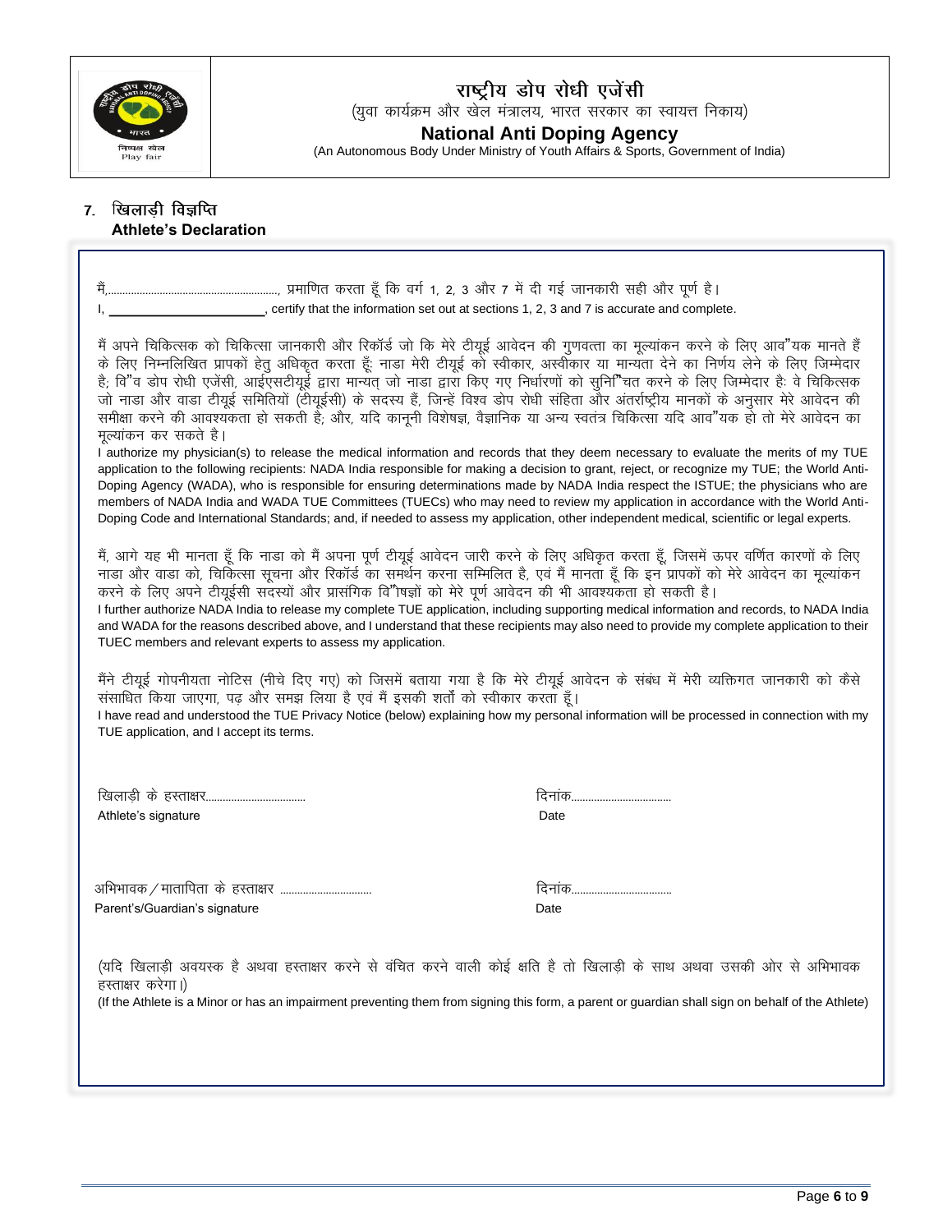

### राष्ट्रीय डोप रोधी एजेंसी

(युवा कार्यक्रम और खेल मंत्रालय, भारत सरकार का स्वायत्त निकाय)

### **National Anti Doping Agency**

(An Autonomous Body Under Ministry of Youth Affairs & Sports, Government of India)

### टीयुई गोपनीयता नोटिस **TUE Privacy Notice**

यह नोटिस व्यक्तिगत सूचना प्रसंस्करण की व्याख्या करता है जो आपके द्वारा टीयुई आवेदन जमा करने के संबंध में होगा। This Notice describes the personal information processing that will occur in connection with your submission of a TUE Application

### व्यक्तिगत सूचना के प्रकार (व्य.सू.) **TYPES OF PERSONAL INFORMATION (PI)**

- टीयूई आवेदन पत्र पर आपका या आपके चिकित्सक द्वारा प्रदान की गई सूचना (आपका नाम, जन्म तिथि, संपर्क विवरण, खेल और विधा, ...<br>चिकित्सा जांच, दवा और आपके आवेदन से संबंधित उपचार सहित);
- आपके या आपके चिकित्सक द्वारा प्रदान की गई चिकित्सा जानकारी और रिकॉर्ड का समर्थन करना; और
- नाडा (वाडा सहित) और उनकी टीयई समितियों और अन्य टीयई विशेषज्ञों द्वारा आपके टीयई आवेदन पर मल्यांकन और निर्णय, जिसमें आप और आपके चिकित्सक, नाडा या आपके आवेदन के संबंध में सहायक कर्मियों के साथ संचार शामिल है।
- The information provided by you or your physician(s) on the TUE Application Form (including your name, date of birth, contact details, sport and discipline, the diagnosis, medication, and treatment relevant to your application);
- Supporting medical information and records provided by you or your physician(s); and
- Assessments and decisions on your TUE application by NADA India (including WADA) and their TUE Committees and other TUE experts, including communications with you and your physician(s), NADA India or support personnel regarding your application

#### उददेश्य और उपयोग **PURPOSES & USE**

चिकित्सीय उपयोग छट हेतु अंतर्राष्ट्रीय मानक के अनुसार आपके टीयुई आवेदन की गुणवत्ता को संसाधित और मुल्यांकन करने के लिए आपकी व्यक्तिगत सूचना का उपयोग किया जाएगा। कुछ उदाहरणों में, इसका उपयोग अन्य उददे"यों के लिए वि"व डोप रोधी संहिता (कोड), अंतर्राष्ट्रीय मानकों और एडीओ के डोप रोधी नियमों के अनुसार किया जा सकता है, जिनके पास आपका परीक्षण करने का अधिकार है। इसमें यह भी सम्मिलित है:

- परिणाम प्रबंधन, आपके प्रतिद"ि के आधार पर एथलीट जैविक पासपोर्ट प्रतिकूल या असामान्य निष्कर्षों की स्थिति में, और
- असामान्य मामलों में, एक संदिग्ध की डोप रोधी नियम उल्लंघन (एडीआरवी) के संदर्भ में जांच, या संबंधित प्रक्रियाएं।

Your PI will be used in order to process and evaluate the merits of your TUE application in accordance with the International Standard for Therapeutic Use Exemptions In some instances, it could be used for other purposes in accordance with the World Anti-Doping Code (Code), the International Standards, and the anti-doping rules of ADOs with authority to test you. This includes:

- Results management, in the event of an adverse or atypical finding based on your sample(s) or the Athlete Biological Passport; and
- In rare cases, investigations, or related procedures in the context of a suspected Anti-Doping Rule Violation (ADRV).

### पापकों के प्रकार **TYPES OF RECIPIENTS**

आपके रिकॉर्ड और चिकित्सा या स्वास्थ्य सूचना सहित आपकी व्यक्तिगत सूचना को निम्नलिखित के साथ साझा किया जा सकता है:

- आपके टीयुई के साथ—साथ उनके प्रत्यायोजित तृतीय पक्षों (यदि कोई हो) को नाडा स्वीकार, अस्वीकार या मान्यता देने के निर्णय लेने के लिए जिम्मेदार है। आपके टीयूई आवेदन को स्वीकार या अस्वीकार करने के निर्णय को भी नाडा को आपके डोप परीक्षण प्राधिकरण और / या परिणाम प्रबंधन प्राधिकरण के साथ उपलब्ध कराया जाएगा;
- वाडा अधिकृत स्टाफ
- नाडा और वाडा की टीयूई समितियों (टीयूईसी) के सदस्य, और
- अन्य स्वतंत्र चिकित्सक, वैज्ञानिक या कानूनी विशेषज्ञ, यदि आवश्यक हो।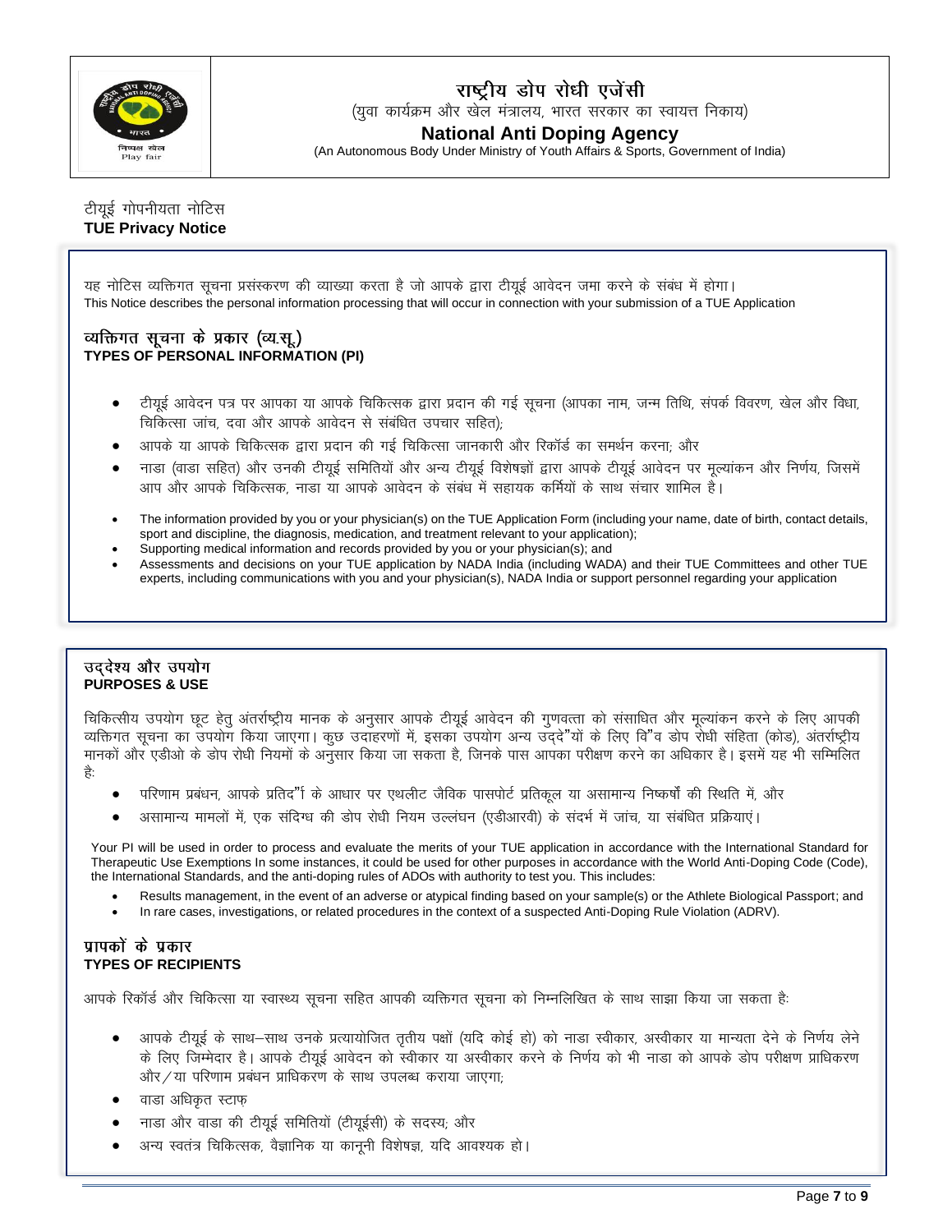

राष्ट्रीय डोप रोधी एजेंसी (युवा कार्यक्रम और खेल मंत्रालय, भारत सरकार का स्वायत्त निकाय) **National Anti Doping Agency**

(An Autonomous Body Under Ministry of Youth Affairs & Sports, Government of India)

Your PI, including your medical or health information and records, may be shared with the following:

- NADA India responsible for making a decision to grant, reject, or recognize your TUE, as well as their delegated third parties (if any). The decision to grant or deny your TUE application will also be made available to NADA India with testing authority and/or results management authority over you;
- WADA authorized staff;
- Members of the TUE Committees (TUECs) of NADA India and WADA; and
- Other independent medical, scientific or legal experts, if needed

नोट करें कि नाडा और वाडा स्टॉफ ही टीयूई सूचना की संवेदनशीलता के कारण, मात्र सीमित संख्या में आपके आवेदन तक पहुंच प्राप्त करेंगे। एडीओ (वाडा सहित) को आपकी व्यक्तिगत सुचना की गोपनीयता और व्यक्तिगत सुचना के संरक्षण के अंतर्राष्ट्रीय मानक (आईएसपीपीपीआई) के .<br>अनसार नियंत्रित होना चाहिए। अपनी व्यक्तिगत सचना के प्रसंस्करण के बारे में अधिक जानकारी हेतु आप नाडा से सम्पर्क कर सकते है जिसमें <u>आप अपना टीयई आवेदन जमा करते हैं।</u>

Note that due to the sensitivity of TUE information, only a limited number of NADA India and WADA staff will receive access to your application. ADOs (including WADA) must handle your PI in accordance with the International Standard for the Protection of Privacy and Personal Information (ISPPPI). You may also consult the NADA India to which you submit your TUE application to obtain more details about the processing of your PI.

आपकी व्यक्तिगत सूचना को एडम्स पर नाडा द्वारा अद्यतन किया जाएगा, ताकि ऊपर वर्णित उददे"यों के लिए आव"यकतानुसार अन्य एडीओ और वाडा, जो आपका आवेदन प्राप्त करता है द्वारा इसे अभिगम किया जा सके। एडम्स को कनाडा में होस्ट किया गया है और वाडा इसे संचालित और प्रबंधित करता है। एडम्स के बारे में विवरण हेत. और वाडा आपकी व्यक्तिगत सचना को कैसे संसाधित करेगा. इसके लिए एडम्स गोपनीयता **नीति (एडीएएमएस गोपनीयता नीति) से पराम**" करें।

Your PI will also be uploaded to ADAMS by the NADA India who receives your application so that it may be accessed by other ADOs and WADA as necessary for the purposes described above. ADAMS is hosted in Canada and is operated and managed by WADA. For details about ADAMS, and how WADA will process your PI, consult the ADAMS Privacy Policy (ADAMS Privacy Policy)

#### निष्पक्ष और विधिकयुक्त प्रसंस्करण **FAIR & LAWFUL PROCESSING**

जब आप खिलाड़ी विज्ञप्ति पर हस्ताक्षर करते हैं, तो आप पुष्टि कर देते हो कि आपने इस टीयूई गोपनीयता नोटिस को पढ़ और समझ लिया है। जहां उपयुक्त और लागू विधिक द्वारा अनुमत हो, नाडा और ऊपर उल्लिखित अन्य पक्ष यह भी विचार कर सकते हैं कि यह हस्ताक्षर इस नोटिस में वर्णित व्यक्तिगत सूचना प्रसंस्करण के लिए आपके स्पष्ट सहमति की पुष्टि करता है। वैकल्पिक रूप से, नाडा और अन्य दल इस नोटिस में वर्णित **mn~ns**"**;ksa gsrq vkidh O;fäxr lwpuk dks lalkfèkr djus d s fy, fof/kd esa ekU;rk çkIr vU; vkèkkjksa ij fo**"**okl dj ldrs gSa] t Sls fd Mksi**  रोधी द्वारा प्रदान किए गए महत्वपूर्ण सार्वजनिक हित, आपके लिए संविदात्मक दायित्वों को पूरा करने की आवश्यकता, विधिक दायित्व या अनिवार्य विधिक प्रक्रिया का अनुपालन सुनिश्चित करने की आवश्यकता, या उनकी गतिविधियों से जुडे<sup>ं</sup>वैध हितों को पुरा करने की आवश्यकता।

When you sign the Athlete Declaration, you are confirming that you have read and understood this TUE Privacy Notice. Where appropriate and permitted by applicable law, NADA India and other parties mentioned above may also consider that this signature confirms your express consent to the PI processing described in this Notice. Alternatively, NADA India and these other parties may rely upon other grounds recognized in law to process your PI for the purposes described in this Notice, such as the important public interests served by anti-doping, the need to fulfill contractual obligations owed to you, the need to ensure compliance with a legal obligation or a compulsory legal process, or the need to fulfill legitimate interests associated with their activities.

### अधिकार **RIGHTS**

आपके पास आईएसपीपीपीआई के तहत आपकी व्यक्तिगत सचना के संबंध में अधिकार हैं, जिसमें आपकी व्यक्तिगत सचना की एक प्रतिलिपि का अधिकार और कुछ परिस्थितियों में आपकी व्यक्तिगत सुचना को सही, अवरुद्ध या हटाने का अधिकार सम्मिलित है। आपके पास लागू विधिकों के तहत अतिरिक्त अधिकार हो सकते हैं, जैसे कि आपके देश में डेटा गोपनीयता नियामक शिकायत दर्ज करने का अधिकार। You have rights with respect to your PI under the ISPPPI, including the right to a copy of your PI and to have your PI corrected, blocked or deleted in certain circumstances. You may have additional rights under applicable laws, such as the right to lodge a complaint with a data privacy regulator in your country.

जहां आपकी व्यक्तिगत जानकारी का प्रसंस्करण आपकी सहमति पर आधारित है, आप किसी भी समय अपनी सहमति को रदद कर सकते हैं, जिसमें आपके चिकित्सक को खिलाडी विज्ञप्ति में वर्णित चिकित्सा जानकारी जारी करने का भी अधिकार सम्मिलित है। ऐसा करने के लिए, आपको अपने निर्णय के बारे में नाडा और चिकित्सक को सुचित करना होगा। यदि आप इस नोटिस में वर्णित व्यक्तिगत सचना प्रसंस्करण पर अपनी सहमति या आपत्ति वापस लेते हैं, तो आपका टीयूई संभवतः अस्वीकार कर दिया जाएगा क्योंकि नाडा संहिता और अंतर्राष्ट्रीय मानकों के आधार पर इसका सही से आकलन करने में असमर्थ होगा।